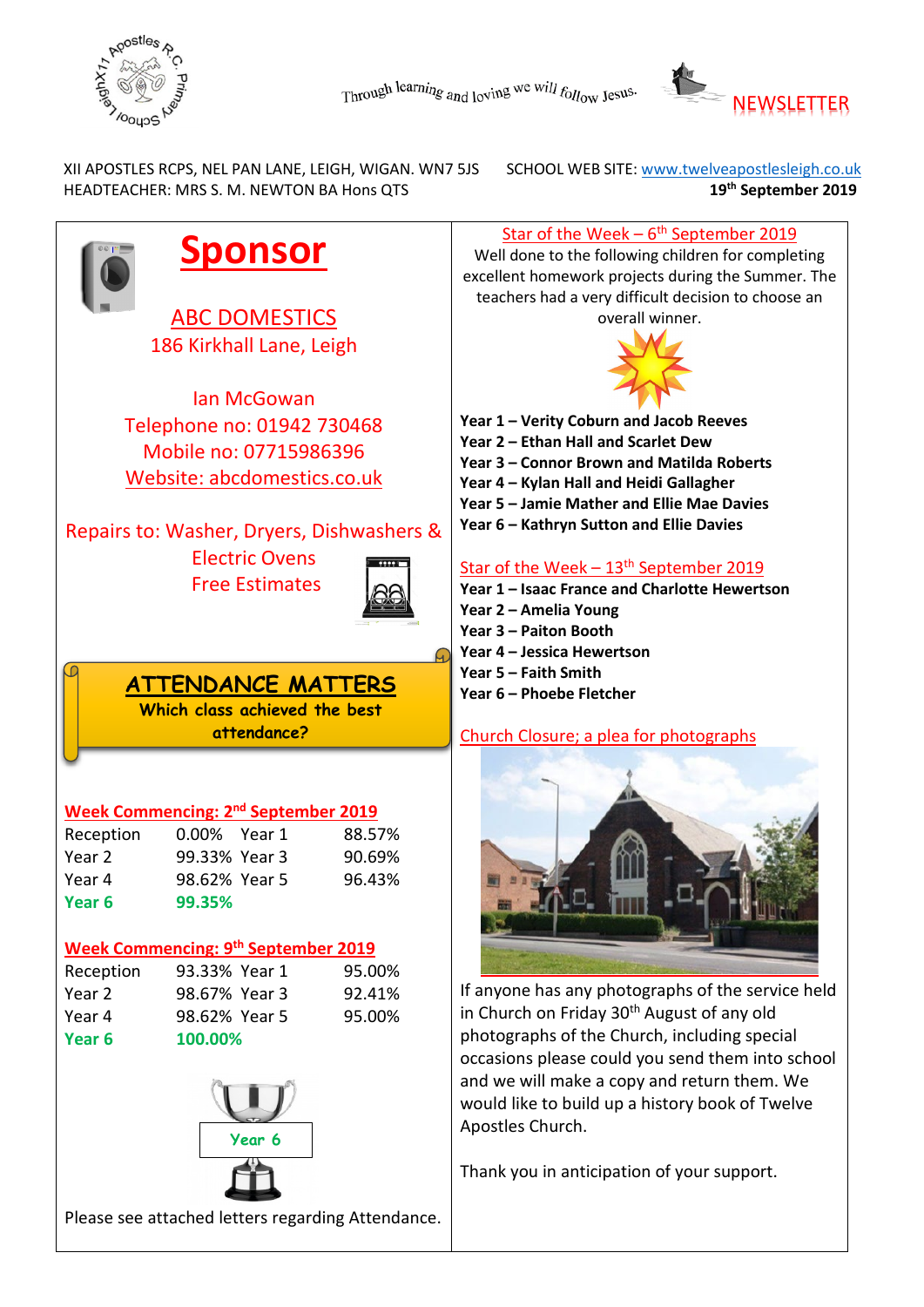#### Asthmatic Children



If your child requires an inhaler whilst in school, please collect and complete an asthma card from the school office.

#### Data Collection Forms

Last week your child should have brought home a pink data collection sheet. If you have not already returned this form to school, please ensure it is sent in tomorrow. The form is vitally important so as we can update your child's details and contact information.

# Year 6 Collective Worship - Friday 4<sup>th</sup> October at

3.00 pm

Parents are invited to join Mr Rowlands and the children in prayer at the end of school day.



#### Year  $4$  – Harvest Assembly – Friday  $4<sup>th</sup>$  October 9.00 am

Parents, relatives and friends are invited to this special assembly. Please join Mrs Marsden and the children in Year 4.



#### Friends Annual Meeting – Thursday 12<sup>th</sup> September Thank you to all those that attended the meeting last Thursday morning. The children benefit greatly from the funds raised by the friends enabling us to subsidise class trips and pay for visitors to school. The amount raised by the friends between September 2018 – July 2019 was £6707.72 which is fantastic.



The friends have agreed to

subsidise the cost of school trips and visitors to school. The Rugby team wrote to request funding for new rugby kit and class sets of books.

Many thanks to the following people who agreed to support us in these important roles:

| Chairperson | $\blacksquare$           | Sharon Boon        |
|-------------|--------------------------|--------------------|
| Secretary   | -                        | Michelle Ray       |
| Treasurer   | $\overline{\phantom{0}}$ | Ann-Marie McDonald |

#### Mass in School

Father Keiran has arranged to celebrate mass in school following the closure of our church. The next mass will be celebrated on: Please note the change of date and time **Thursday 10th October 9.30am joined by year 5 Wednesday 16th October 9.30am joined by year 4** 

The infant playground will be available for parishioners and parents to park. This can be accessed between the terraced houses.

#### Volunteers Needed – School Crossing Patrol

Metrofresh have informed us that they will not be replacing Mrs Gilbert whilst she is on sick leave therefore can I ask parents to be extra vigilant at the start and end of the school day. As parents are aware we have raised concerns about the dangers this present but apparently we are not graded as a high priority. I must thank Steph Prescott and Sharon Boon who have volunteered their services. However, this is a temporary measure and time consuming for just 2 people to cover. Metrofresh have asked if we have any volunteers who would be willing to give time to this.

## Volunteers Needed – School Crossing Patrol

The school crossing is a non-statutory function of the council but is provided as a benefit to the community and to ensure the safety of the children. As part of the Wigan deal, in which communities and the LA work together for the good of all. The operations manager for School Crossing Patrol has informed me that this is a reasonable option and a model that has been adopted by other schools. The volunteer will receive training, a uniform and a complete DBS check. If anyone else is interested in volunteering and receiving the training, please inform the office.

#### Book Bus

As a school we are always encouraging our children to develop a love of reading and get hooked into books. So we arranged for the book bus to visit school on **Monday 14th October** which will enable children to purchase a book of their choice. Each class will have an opportunity throughout the day to browse the books available which are priced between £3 and £7. Children are asked to bring money in an envelope with their name clearly marked on the day.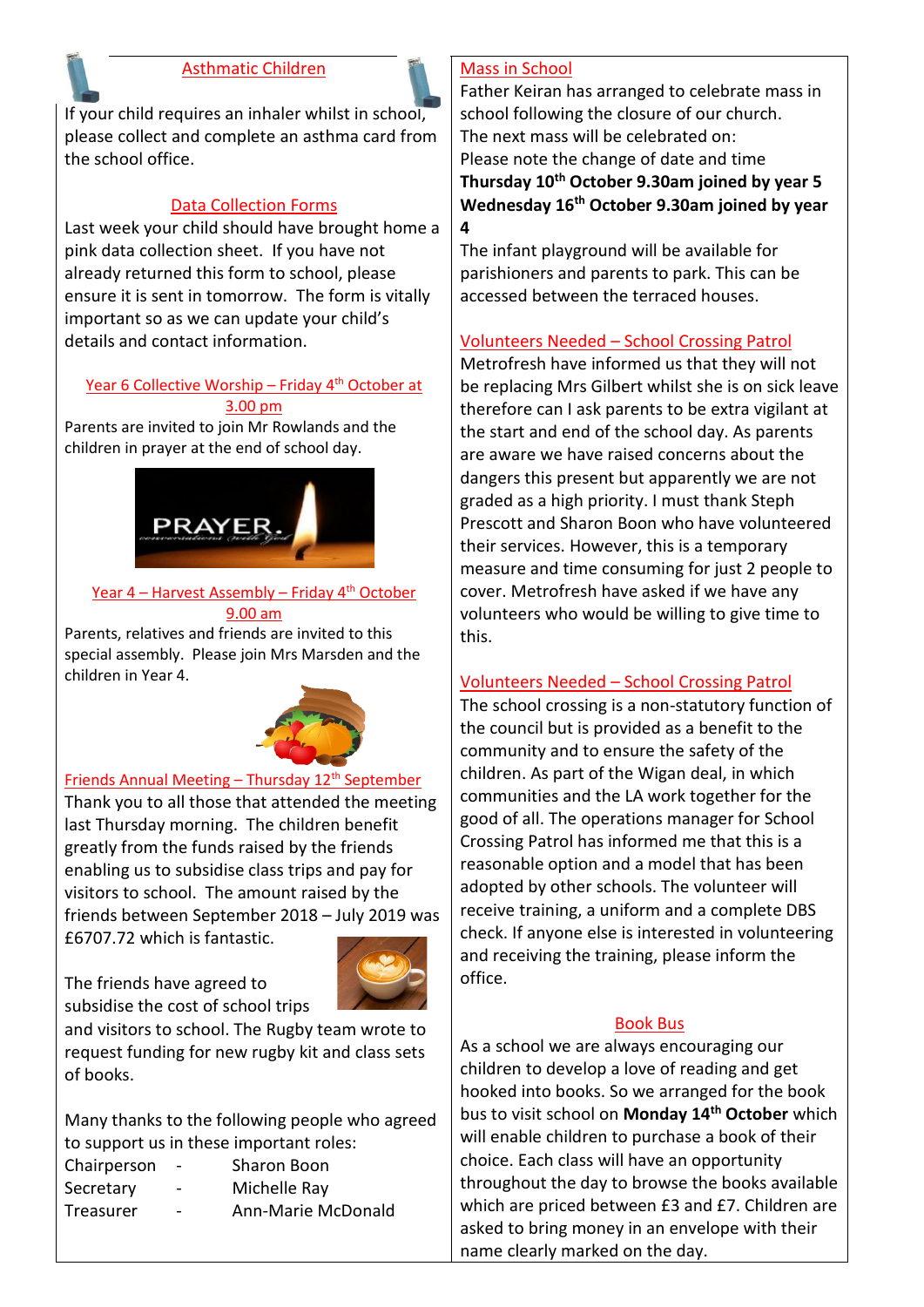# The friends have planned the following events: Sponsored Bounce

#### Friday 18<sup>th</sup> October at 1.15 pm

This is one of our annual fund raising events that involves all our children. We hire a bouncy castle for an afternoon and each class get a turn to go on. A sponsor form will be sent home with your child today and there are copies available at the school office. Please try your best to get 1 or 2 sponsors for your child and then return this form to your child's class teacher by Friday 18<sup>th</sup> October.



If anyone is available, we need about 10-12 helpers to count the bounces and to serve drinks. Helpers would need to come to school from 1.00 pm. Please inform the school office if you are available to help – thank you.

# Mile of Copper

## Friday 22nd November at 10.45 am to 3.00 pm



This is another popular fundraiser. For this we ask all our families to save 1p and 2p coins and send them into school. The collection buckets will be in the classes next week and

each class will compete to try and fill a bucket. We might be able to make a mile this year!



## Christmas Hampers – Friday 29th November

The children will be invited to come into school in their own clothes on this day and donate goods for the Christmas hampers. More information to follow.

## Second Hand Toy Sale – Friday  $6<sup>th</sup>$  December

We are once again holding this annual event, so please can I urge parents and children to start sorting their toys out. Please send into school week beginning 2<sup>nd</sup> December.



There will be an opportunity for parents to visit the book bus at the end of the day. A leaflet has been se[nt home with more information.](https://www.google.co.uk/url?sa=i&rct=j&q=&esrc=s&source=images&cd=&ved=&url=https://www.elmwoodps.co.uk/gallery/?pid%3D3%26gcatid%3D1%26albumid%3D18&psig=AOvVaw20stfJKZ3mGlaLlBD72EvX&ust=1568802565477997)



# Volunteers needed for Bagels!

Many thanks once again to all those parents that have volunteered, both past and present to help prepare and distribute the bagels before the start of school.

To enable us to continue running the magic breakfast programme, we still need volunteers from 8.15 am to 9.00 am to help with toasting/warming of the bagels and taking them outside on the playground. If you are able to give some time and maybe volunteer for a particular day or a week, please leave your name at the schoo[l office.](https://www.google.co.uk/url?sa=i&rct=j&q=&esrc=s&source=images&cd=&ved=2ahUKEwjCqde109fkAhVOBWMBHTRWDYAQjRx6BAgBEAQ&url=https://www.christchurch-pellon.calderdale.sch.uk/parentscarers/breakfast-club/bagel-breakfast&psig=AOvVaw1N8gmpWBVx-tIj5ya6Rfbk&ust=1568802641537027)

## 0000000000



## Sponsor for Rugby Kits

We are looking for a sponsor for our school rugby kits. If anyone is interested in advertising and promoting a business, please contact school. Their business logo will be used on kits and the children play approximately 12 matches a year.

## Easy Fundraising

Your child will be bringing home a leaflet with all the details of the easy fundraising website this evening. You can help the school by collecting free donations every time you shop online.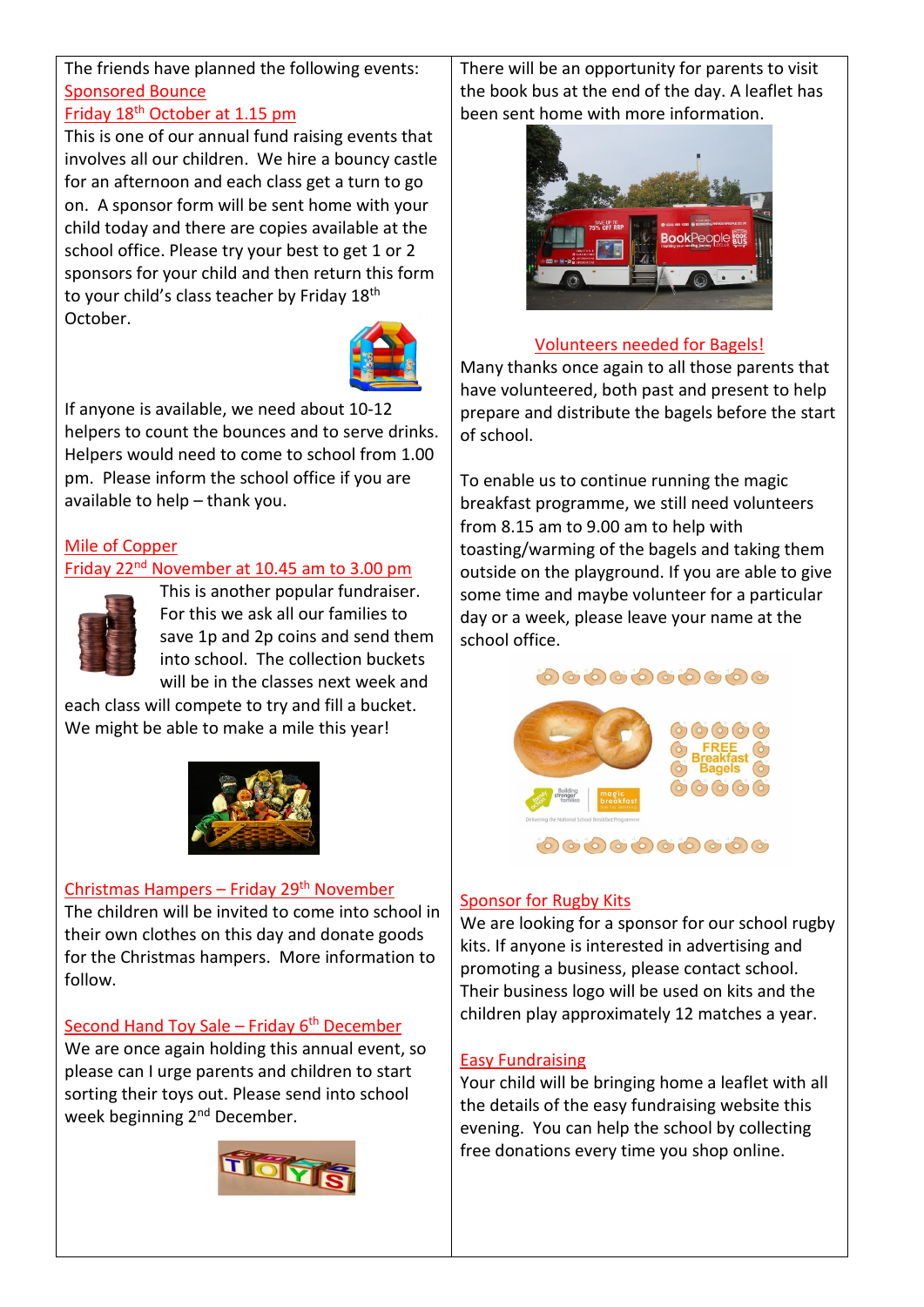| Reception Intake - September 2020<br>Anyone interested in sending their child to XII<br>Apostles R.C.P.S. should come into school and<br>register their child's name.<br>This does not guarantee a place nor is it a formal<br>application for a place. However, it does enable<br>us to forward future correspondence about our<br>open evenings and other relevant information.<br>E-Safety<br>Parents can access a free online safety magazine<br>called DITTO to keep up to date with risks, issues,<br>advice and guidance related to keeping children safe<br>online whilst also enjoying learning about technology.<br>You can download a copy:- https://www.esafety-<br>adviser.com/latest-newsletter/<br>Can I remind parents that there is a wealth of<br>guidance on our school website on keeping children<br>safe online under the "parent tab". | Donations old PE Kits and Pumps<br>If you have a PE kit that your child has outgrown<br>please can you send it into school as we always<br>keep spares for children who forget their kit.<br><b>Second Hand School Uniform</b><br>The friends Of twelve Apostles are collecting old<br>school uniform to wash and reuse. So much of<br>our school uniform ends up in lost property and<br>then in the bin at the end of the school year<br>which is such a waste.<br>Again if your child has outgrown their uniform<br>please send it into school and then it can be<br>recycled and given to others. On Parents' Evening<br>you will have the opportunity to take uniform as<br>spares for your child. Any donations received on<br>the night will go to friends of Twelve Apostles. |
|---------------------------------------------------------------------------------------------------------------------------------------------------------------------------------------------------------------------------------------------------------------------------------------------------------------------------------------------------------------------------------------------------------------------------------------------------------------------------------------------------------------------------------------------------------------------------------------------------------------------------------------------------------------------------------------------------------------------------------------------------------------------------------------------------------------------------------------------------------------|---------------------------------------------------------------------------------------------------------------------------------------------------------------------------------------------------------------------------------------------------------------------------------------------------------------------------------------------------------------------------------------------------------------------------------------------------------------------------------------------------------------------------------------------------------------------------------------------------------------------------------------------------------------------------------------------------------------------------------------------------------------------------------------|
| <b>Parents Workshops and Meetings</b><br>Throughout this term teachers will be inviting<br>parents to information sessions and meetings<br>about the curriculum so please watch out for a<br>letter that your child will bring home.                                                                                                                                                                                                                                                                                                                                                                                                                                                                                                                                                                                                                          | School Photographer - Monday 30 <sup>th</sup> September at<br>9.00 am<br>The photographer will be in school<br>taking family or individual portraits.<br><b>Parents Evening</b>                                                                                                                                                                                                                                                                                                                                                                                                                                                                                                                                                                                                       |
| I have listed dates and times below:-                                                                                                                                                                                                                                                                                                                                                                                                                                                                                                                                                                                                                                                                                                                                                                                                                         | Tuesday 15 <sup>th</sup> and Thursday 17 <sup>th</sup> October 3.30 pm -<br>5.30 pm.                                                                                                                                                                                                                                                                                                                                                                                                                                                                                                                                                                                                                                                                                                  |
| <u>Year 1 – Mrs O'Boyle and Mr Ahmed - Early</u><br>Reading and Writing Workshop<br>Friday 27 <sup>th</sup> September at 9.00 am<br>Friday 4 <sup>th</sup> October at 9.00 am                                                                                                                                                                                                                                                                                                                                                                                                                                                                                                                                                                                                                                                                                 | Your child will bring home a reservation form for you<br>to request a day and time for your child's<br>appointment, then please return this to your child's<br>teacher.<br><b>Parking</b>                                                                                                                                                                                                                                                                                                                                                                                                                                                                                                                                                                                             |
| Year 3 and Year 4 English and Vocabulary<br>Workshop Miss Hope and Mrs Marsden<br>Wednesday $25th$ September at 3.30 pm $-5.00$ pm                                                                                                                                                                                                                                                                                                                                                                                                                                                                                                                                                                                                                                                                                                                            | Please can I urge parents to be considerate to our<br>neighbours. I have once again received complaints<br>regarding parents that are parking on zig zag lines and<br>across the drive ways of residents before and after<br>school causing much frustration and inconvenience.<br>Thank you for your support with this.                                                                                                                                                                                                                                                                                                                                                                                                                                                              |

Through learning and loving we will follow Jesus.



# **NEWSLETTER SPONSORS**

**Whisper International – Neil Sumner – 0161 794 0818 or 07760174537 XII Apostles Rainbows, Brownies, Guides & Rangers – Cheryl Garvey – 07719357069 ABC Domestics – Ian McGowan – 01942 730468 or 07715986396 9th – 15th Leigh Scout Group – Jane Riley – 07714417263 Shell's Home from Home Ofsted Registered Childminder – Michelle Ray – 07445576591 Feet First Chiropodist & Podiatrist – Nicola Skitt – 01942 671155 or 07767696014**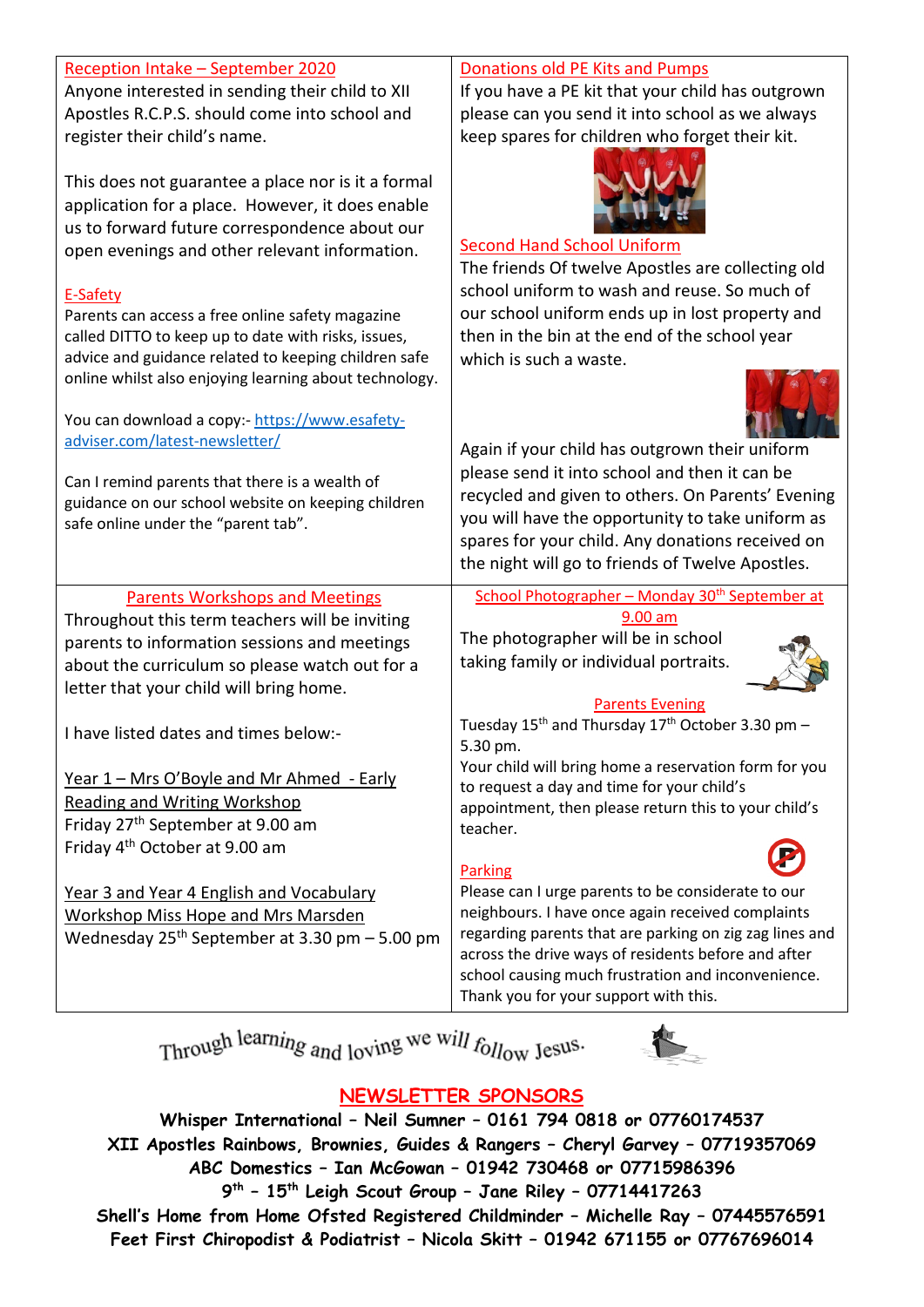

LEIGH XII APOSTLES' RC PRIMARY SCHOOL NEL PAN LANE, LEIGH, WN7 5JS TELEPHONE: 01942 674312 SCHOOL WEB SITE: www.twelveapostlesleigh.co.uk HEADTEACHER: MRS S. M. NEWTON BA Hons QTS

September 2019

# **Important information for all parents/carers regarding Education Penalty Notices (EPN)**

Dear Parent/Carer

Schools in the Wigan Borough have been working alongside the Local Authority in relation to the attendance of children in the school, and in relation to Education Penalty Notices.

Attached is the Education Penalty Notice for Non-School Attendance.

This information is also available on our website, and via the school newsletter. Please ensure that you read this, as it clearly outlines the criteria for EPN fines that all schools now have to work to, because from January 2019, if your child meets the criteria relating to unauthorised absences, you will be eligible for a fine.

If you have any questions regarding attendance, please do not hesitate to contact Mrs Nelson.

Kind regards.

Mrs Newton, Headteacher Mrs Nelson, Pastoral Support Lead